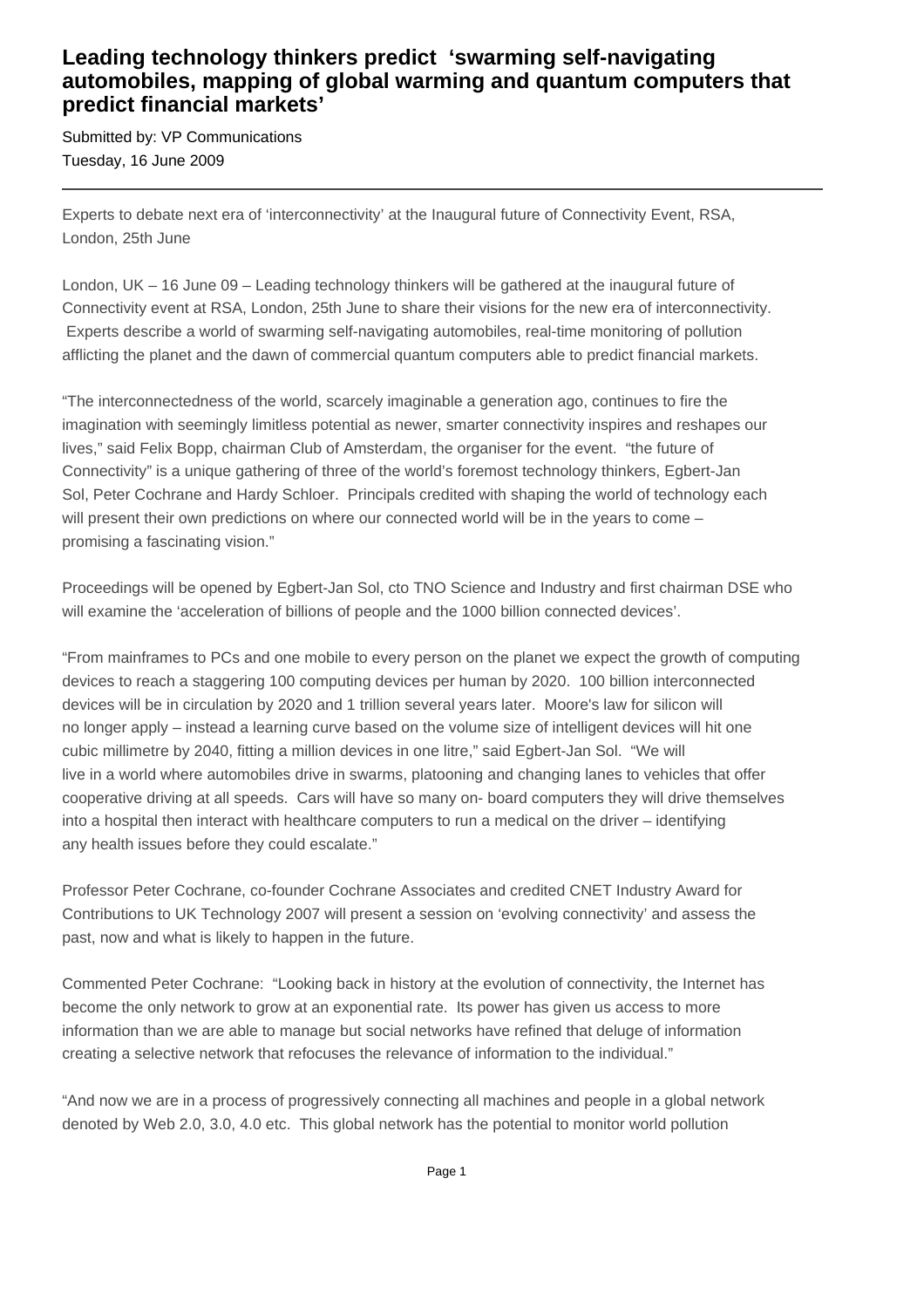levels or infectious diseases that migrate across the globe – giving society a new breed of mapping with transparency and integrity like never before."

Hardy Schloer, owner Schloer Consulting Group and inventor of quantum relation theory, a breakthrough concept in Artificial Intelligence closes the event with an exploration of 'human connectivity at the event horizon of new AI Technologies'.

Said Hardy Schloer: "In an era where the underlying intelligence of global connectivity will be managed by massive supercomputers, with complex competitive connections measured in milliseconds, the future of human connectivity is rapidly descending beyond the event horizon of new and powerful artificial intelligence technologies."

"The advent of completely new computation technologies such as quantum computers will see commercial real-time intelligence applications being introduced that will for example generate so much transparency in financial markets, that its speculative base erodes. Traders armed with this level of power and foresight will not only signal the end of speculation as we understand it but it will bring the end to financial markets."

"To 'connect the dots' of information in real time though the intelligent machine managed connectivity of this planet will build the vital base to a fully by computers managed world that transforms human decision processing into machine processing. Most humans will not like it, and they will fight it, but they will have to accept it ultimately, as competition between man and machine will make man the likely looser ultimately. Step-by-step, and in a brisk pace this transformation will take place over the next decade; unstoppable and with great effects on society."

Programme details

the future of Connectivity The Club of Amsterdam visits the RSA in London

Thursday, 25th June 2009 Location: RSA, 8 John Adam Street London, WC2N 6EZ Registration & reception: 18:30-19:00, Conference: 19:00-21:15, followed by drinks & networking till 22:00 Full details of the programme can be found at: http://www.clubofamsterdam.com/event.asp?contentid=795 Free entrance – please register at http://clubofamsterdamatrsa.eventbrite.com

The event will be hosted by moderator, James Cridland, head of Future Media & technology, BBC Audio and Music. "The future of Connectivity" is sponsored by LogMeIn and RSA. LogMeIn is a leading provider of on-demand, remote-connectivity solutions to mobile operators, handset OEMs, small and medium businesses, IT service providers and consumers. The RSA is a charity which encourages the development of a principled, prosperous society and the release of human potential. Its approach is multi-disciplinary, politically independent and combines cutting edge research and policy development with practical action.